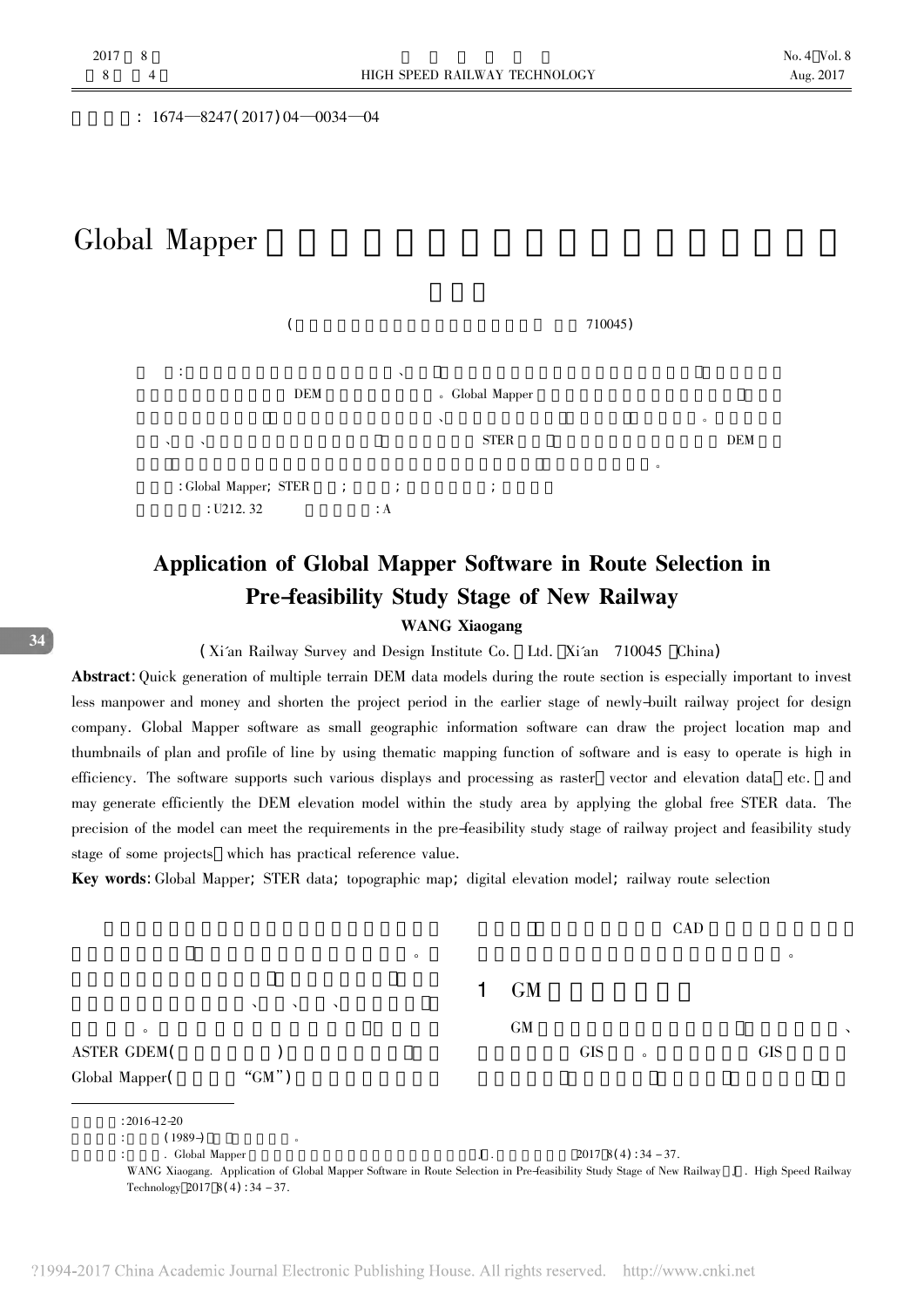$\overline{4}$ 

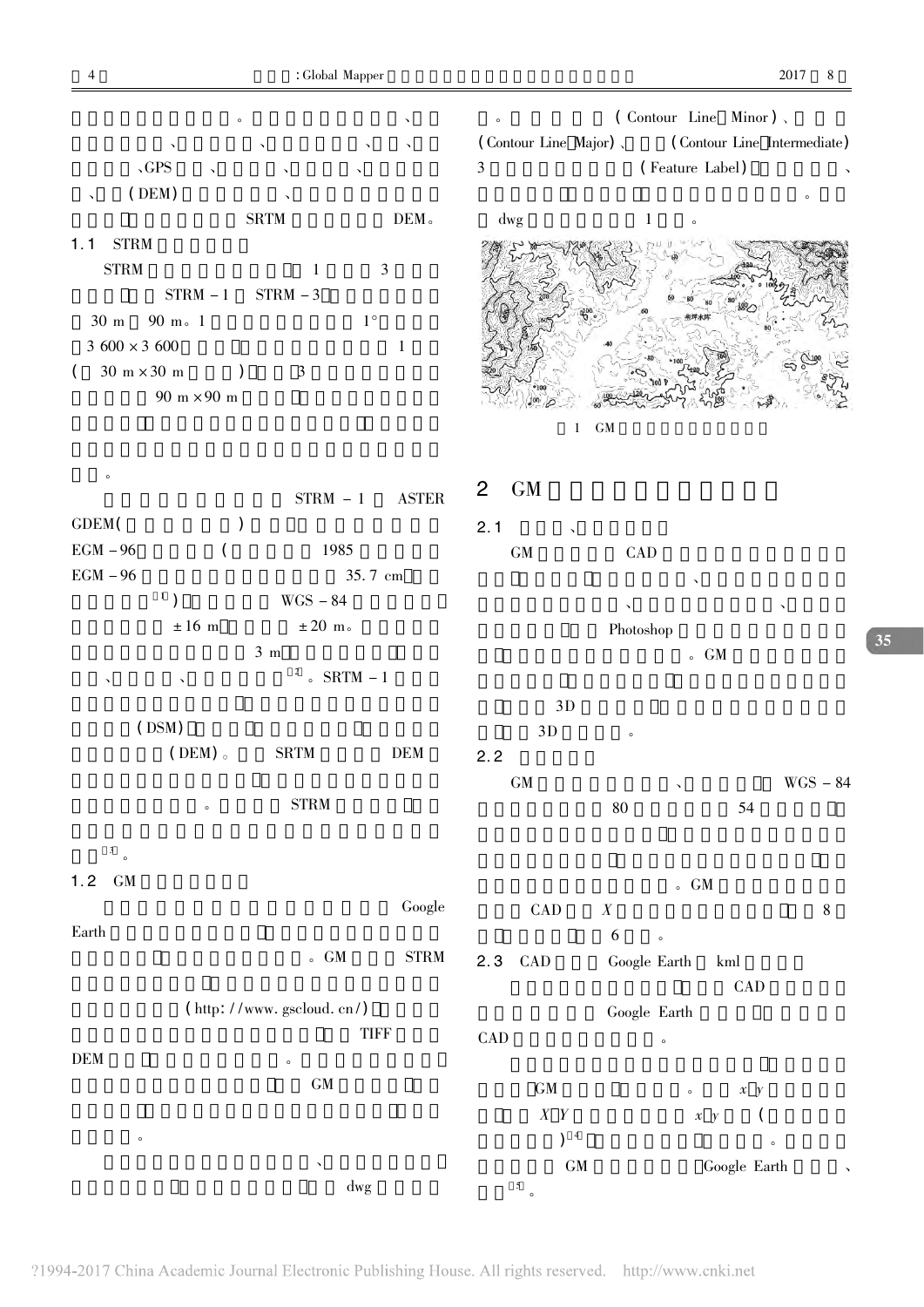

### $3.1$ Google Earth  $15 \; \mathrm{km}$  $30<sub>m</sub>$ 500 m 350 m  $\boldsymbol{7}$  $1 \text{ m}$  $0.5<sub>m</sub>$  $\overline{a}$  $\langle\!\langle$  $21:50000$  $($   $)$  $\ddot{\phantom{0}}$  $\ddot{\phantom{0}}$ CAD

54  $\overline{2}$ ╱Google earth中选定线路<br>大致走向,寻找研究区域中<br>\ 心经度、中心纬度 确定研究范围 地理空间云数据网站下载<br>区域STRM数据文件包 切割分块卫片(9027像素的卫片,<br>可制作1:10 000的卫片底图) 设置投影基准 设置投影基准 Photoshop处理卫片色彩,<br>简化保存卫片为jpg格式 确定研究区域边界坐标 CAD加载卫片,多张应重叠,<br>手动平移,叠加 选择等高距,设置等高线、<br>高程注记图层,生成等高线 输出dwg格式数据 创建数字地面模型

 $2$  GM **DEM** 



|                                            | CAD                                                                                                                                                                                                    |                                 | VizRail<br>$\circ$                           |  |  |
|--------------------------------------------|--------------------------------------------------------------------------------------------------------------------------------------------------------------------------------------------------------|---------------------------------|----------------------------------------------|--|--|
| 3.2                                        |                                                                                                                                                                                                        |                                 |                                              |  |  |
| <b>STRM DEM</b>                            | <b>GM</b>                                                                                                                                                                                              |                                 |                                              |  |  |
| STRM DEM<br>CAD                            |                                                                                                                                                                                                        | 8<br>$\circ$<br><b>STRM DEM</b> | <b>GM</b>                                    |  |  |
|                                            | <b>GM</b>                                                                                                                                                                                              |                                 | $\circ$                                      |  |  |
|                                            | <b>GM</b>                                                                                                                                                                                              |                                 | $\circ$<br><b>DEM</b><br>$\circ$             |  |  |
| 4                                          |                                                                                                                                                                                                        |                                 |                                              |  |  |
| GM<br>$\circ$                              |                                                                                                                                                                                                        | $1:50000$ $1:10000$             | 1954                                         |  |  |
| $9^9$ . GM                                 |                                                                                                                                                                                                        | CAD                             | Google Earth                                 |  |  |
| $\circ$ GM<br>$\circ$<br><b>GM</b>         |                                                                                                                                                                                                        |                                 |                                              |  |  |
| Global Mapper                              |                                                                                                                                                                                                        |                                 | $\circ$                                      |  |  |
| $\circ$                                    |                                                                                                                                                                                                        |                                 |                                              |  |  |
| 1                                          | .1985                                                                                                                                                                                                  |                                 |                                              |  |  |
|                                            |                                                                                                                                                                                                        | $J$ .                           | 2004 33 (2):                                 |  |  |
| GUO Hairong<br>$2004$ 33(2): $100 - 104$ . | $100 - 104$ .<br>JIAO Wenhai YANG Yuanxi. The systematic<br>difference and its distribution rule between 1985 national height datum<br>and global quasigeiod J. Acta Geodaeticaet Cartographica Sinica |                                 |                                              |  |  |
| 2<br>. STRM DEM<br>J.                      |                                                                                                                                                                                                        | $2010 \ 26(1):34-36.$           |                                              |  |  |
| ZHAN Lei                                   |                                                                                                                                                                                                        |                                 | TANG Guo'an YANG Xin. Evaluation of STRM DEM |  |  |

Elevation Accuracy: A Case Study in SHAN XI Province J . Geography and Geo-Information Science  $2010\ 26(1)$ : 34 - 36.

 ${\bf J}$  .  $2009 \; 26(7) \; 33 - 37.$ 

ZHU Ying PU Hao LIU Jiangtao et al. Research on the digital

 $\overline{3}$